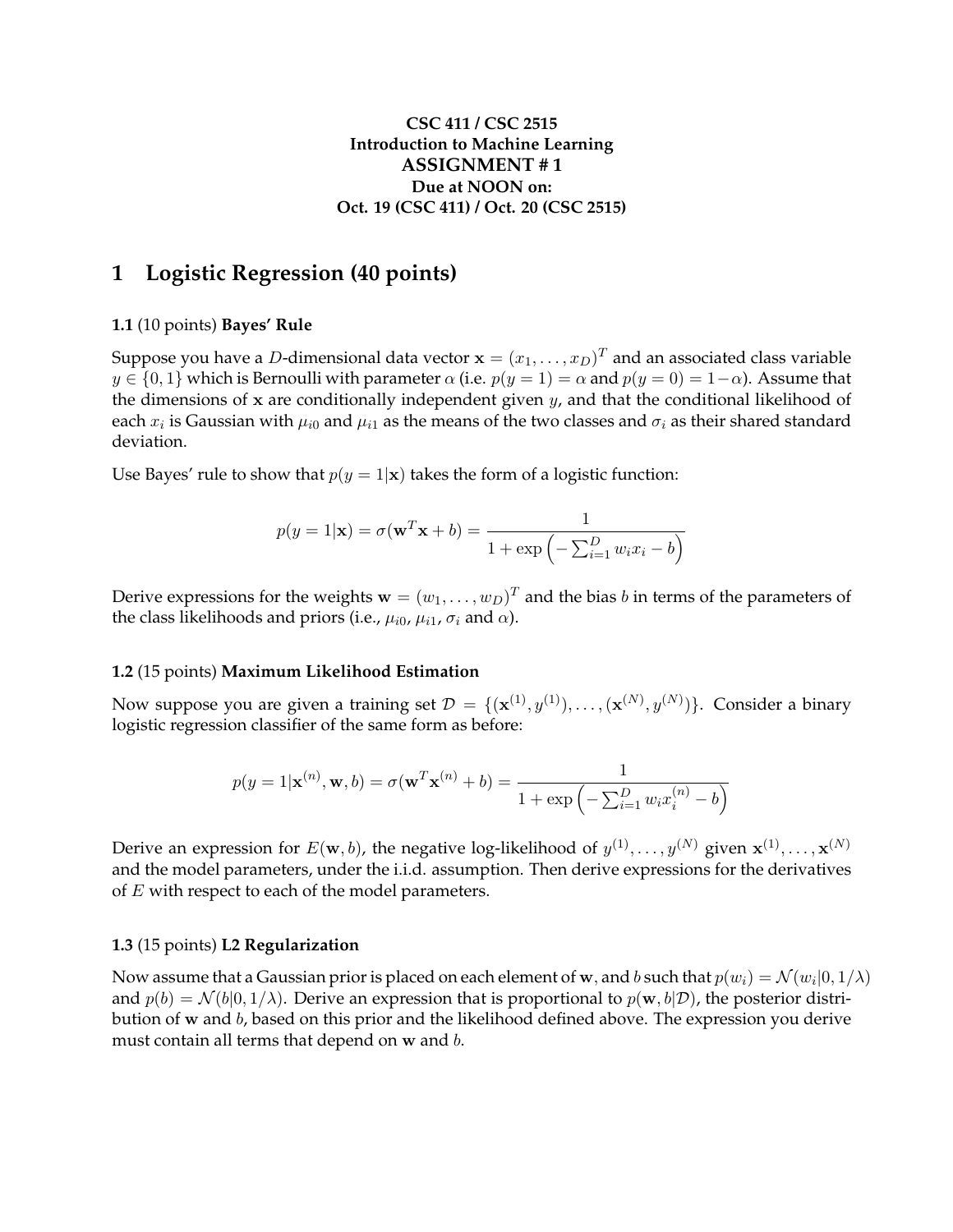Define  $L(\mathbf{w}, b)$  to be the negative logarithm of the expression you derive. Show that  $L(\mathbf{w}, b)$  takes the following form:

$$
L(\mathbf{w},b) = E(\mathbf{w},b) + \frac{\lambda}{2} \sum_{i=1}^{D} w_i^2 + \frac{\lambda}{2} b^2 + C(\lambda)
$$

where  $C(\lambda)$  is a term that depends on  $\lambda$  but not on either w or b. What are the derivatives of L with respect to each of the model parameters?

# **2 Digit Classification (60 points)**

In this section, you will compare the performance and characteristics of different classifiers, namely k-nearest neighbours, logistic regression, and naive Bayes. You will extend the provided code and experiment with these extensions. Note that you should understand the code first instead of using it as a black box.

Both Matlab and Python<sup>1</sup> versions of the code have been provided. You are free to work with whichever you wish.

The data you will be working with are hand-written digits, 4s and 9s, represented as 28x28 pixel arrays. There are two training sets: mnist\_train, which contains 80 examples of each class, and mnist\_train\_small, which contains 5 examples of each class. There is also a validation set mnist valid that you should use for model selection, and a test set mnist test.

Code for visualizing the datasets has been included in plot\_digits.

## **2.1** (10 points) k**-Nearest Neighbours**

Use the supplied kNN implementation to predict labels for mnist-valid, using mnist-train as the training set.

Write a script that runs kNN for different values of  $k \in \{1, 3, 5, 7, 9\}$  and plots the classification rate on the validation set (number of correctly predicted cases, divided by total number of data points) as a function of  $k$ .

Comment on the performance of the classifier and argue which value of  $k$  you would choose. What is the classification rate for  $k^*$ , your chosen value of  $k$ ? Also compute the rate for  $k^* + 2$  and  $k^* - 2$ . Does the test performance for these values of  $k$  correspond to the validation performance?<sup>2</sup> Why or why not?

## **2.2** (10 points) **Logistic regression**

 $1$ If you choose to work with Python, you should use Python 2.7 with both the Numpy and Matplotlib packages installed.

 $^2$ In general you shouldn't peek at the test set multiple times, but for the purposes of this question it can be an illustrative exercise.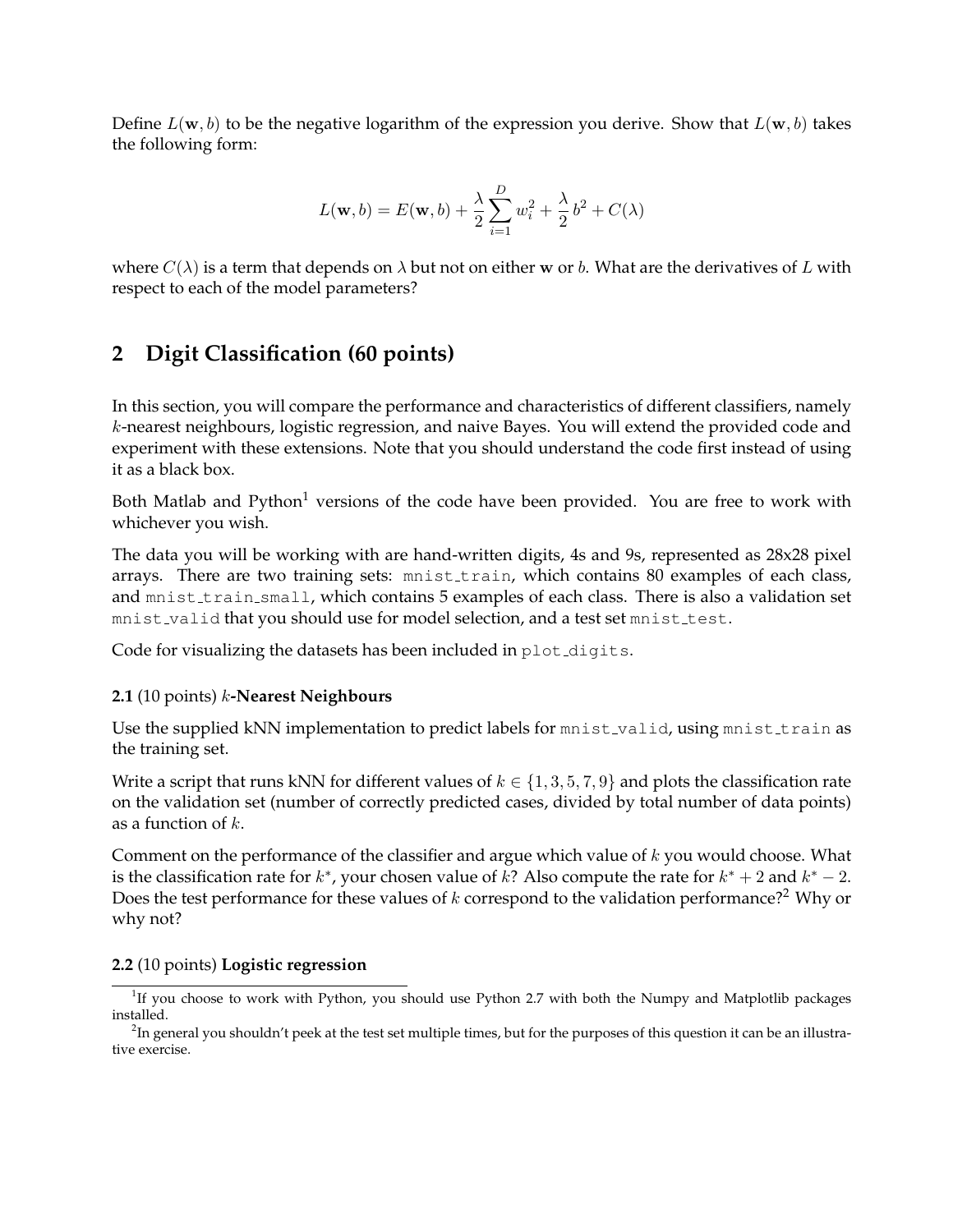Look through the code in logistic regression template and logistic. Complete the implementation of logistic regression by providing the missing part of logistic. Use checkgrad to make sure that your gradients are correct.

Run the code on both mnist train and mnist train small. You will need to experiment with the hyperparameters for the learning rate, the number of iterations (if you have a smaller learning rate, your model will take longer to converge), and the way in which you initialize the weights. If you get Nan/Inf errors, you may try to reduce your learning rate or initialize with smaller weights.

Report which hyperparameter settings you found worked the best and the final cross entropy and classification error on the training, validation and test sets. Note that you should only compute the test error once you have selected your best hyperparameter settings using the validation set.

Next look at how the cross entropy changes as training progresses. Submit 2 plots, one for each of mnist train and mnist train small. In each plot show two curves: one for the training set and one for the validation set. Run your code several times and observe if the results change. If they do, how would you choose the best parameter settings?

## **2.3** (10 points) **Penalized logistic regression**

Implement the penalized logistic regression model you derived in **1.3** by modifying logistic to include a regularizer. Call the new function logistic pen. You should only penalize the weights and not the bias term, as it only controls the height of the function but not its complexity. Note that you can omit the  $C(\lambda)$  term in your error computation, since its derivative is 0 w.r.t. the weights and bias. Use checkgrad to verify the gradients of your new logistic pen function.

Repeat part 2.2, but now with different values of the penalty parameter  $\lambda$ . Try  $\lambda \in \{0.001, 0.01, 0.1, 1.0\}$ . At this stage you should not be evaluating on the test set as you will do so once you have chosen your best  $\lambda$ .

To do the comparison systematically, you should write a script that includes a loop to evaluate different values of  $\lambda$  automatically. You should also re-run logistic regression at least 10 times for each value of  $\lambda$ .

So you will need two nested loops: The outer loop is over values of  $\lambda$ . The inner loop is over multiple re-runs. Average the evaluation metrics (cross entropy and classification error) over the different re-runs. In the end, plot the average cross entropy and classification error against  $\lambda$ . So for each of mnist\_train and mnist\_train\_small you will have 2 plots: one plot for cross entropy and another plot for classification error. Each plot will have two curves: one for training and one for validation.

How do the cross entropy and classification error change when you increase  $\lambda$ ? Do they go up, down, first up and then down, or down and then up? Explain why you think they behave this way. Which is the best value of  $\lambda$ , based on your experiments? Report the test error for the best value of λ.

Compare the results with and without penalty. Which one performed better for which data set? Why do you think this is the case?

## **2.4** (15 points) **Naive Bayes**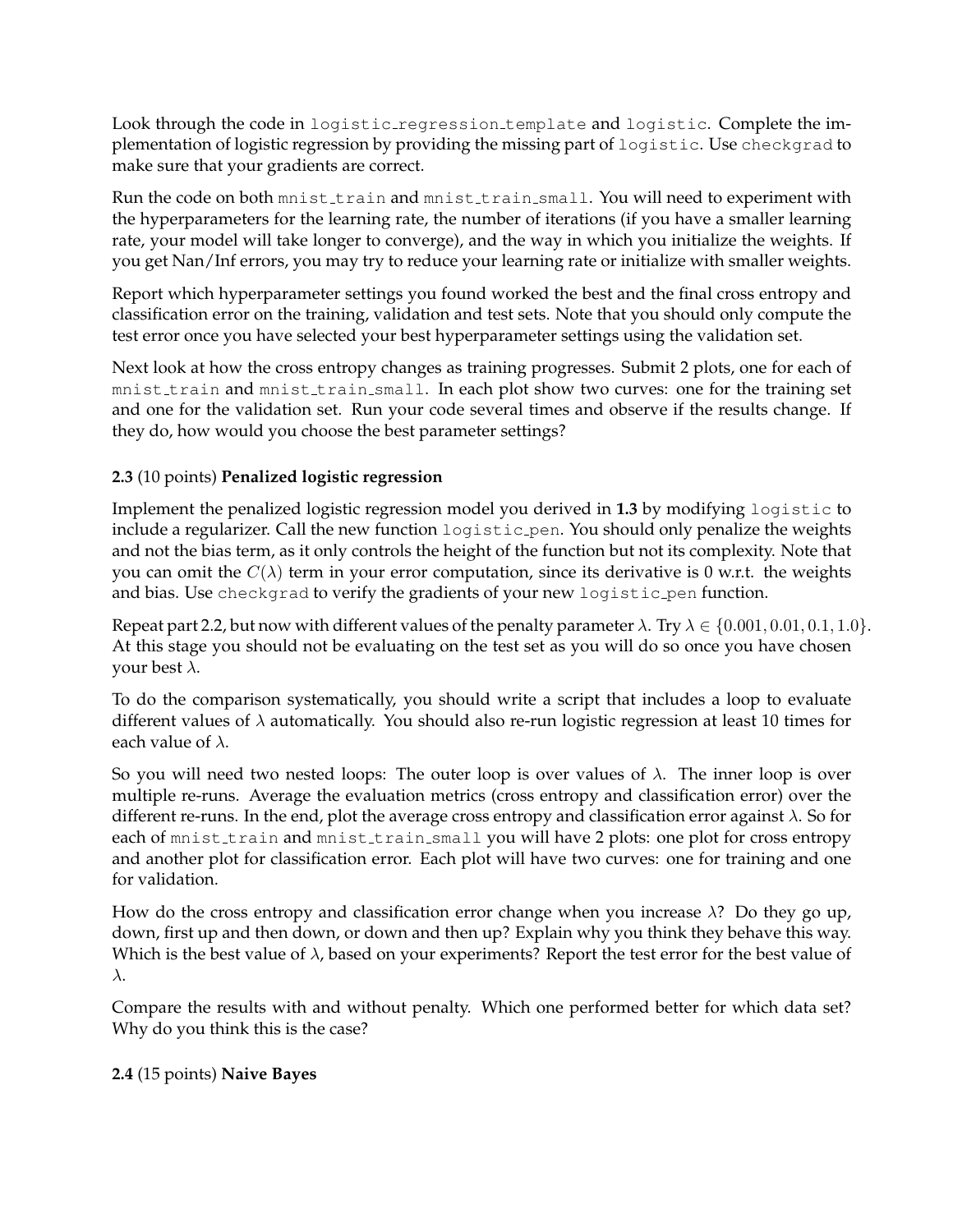In this question you will experiment with a binary naive Bayes classifier. In a naive Bayes classifier, the conditional distribution for example  $\mathbf{x} \in \mathbb{R}^d$  to take on class c (out of K different classes) is defined by

$$
p(c|\mathbf{x}) = \frac{p(\mathbf{x}|c)p(c)}{\sum_{k=1}^{K} p(\mathbf{x}|k)p(k)}
$$

where  $p(\mathbf{x}|c) = \prod_{i=1}^d p(x_i|c)$  according to the naive Bayes assumption. In this question, we model  $p(x_i|c)$  as a Gaussian for each  $i$  as

$$
p(x_i|c) = \mathcal{N}(x_i|\mu_{ic}, \sigma_{ic}^2) = \frac{1}{\sqrt{2\pi\sigma_{ic}^2}} \exp\left(-\frac{(x_i - \mu_{ic})^2}{2\sigma_{ic}^2}\right)
$$

The prior distribution  $p(c)$  and parameters  $\mu_c = (\mu_{1c}, ..., \mu_{dc})^\top$ ,  $\sigma_c^2 = (\sigma_{1c}^2, ..., \sigma_{dc}^2)^\top$  for all  $c$  are learned on a training set using maximum likelihood estimation.

Code for training this binary naive Bayes classifier is included. The main components are:

#### MATLAB

- train nb.m: trains a naive Bayes classifier given some data.
- test\_nb.m: tests a trained naive Bayes classifier on some test digits.

#### Python

• nb.py: includes code to train and test naive Bayes classifiers.

You are required to fill in run\_nb.m in MATLAB or the main method of nb.py in Python to complete the pipeline of training, testing a naive Bayes classifier and visualize learned models. The code you need to fill in should be less than 10 lines.

Report the training and test accuracy using the naive Bayes model, and show the visualization of the mean and variance vectors  $\mu_c$  and  $\sigma_c^2$  for both classes. Briefly comment on the visualization results.

#### **2.5** (15 points) **Compare** k**-NN, Logistic Regression, and Naive Bayes**

Compare the results of k-NN on the digit classification task with those you got using logistic regression and naive Bayes. Briefly comment on the differences between these classifiers.

## **Write up**

Hand in answers to all the questions in the parts above. The goal of your write-up is to document the experiments you've done and your main findings. So be sure to explain the results.

The answers to your questions should be in pdf form and turned in along with your code. Package your code and a copy of the write-up pdf document into a zip or tar.gz file called